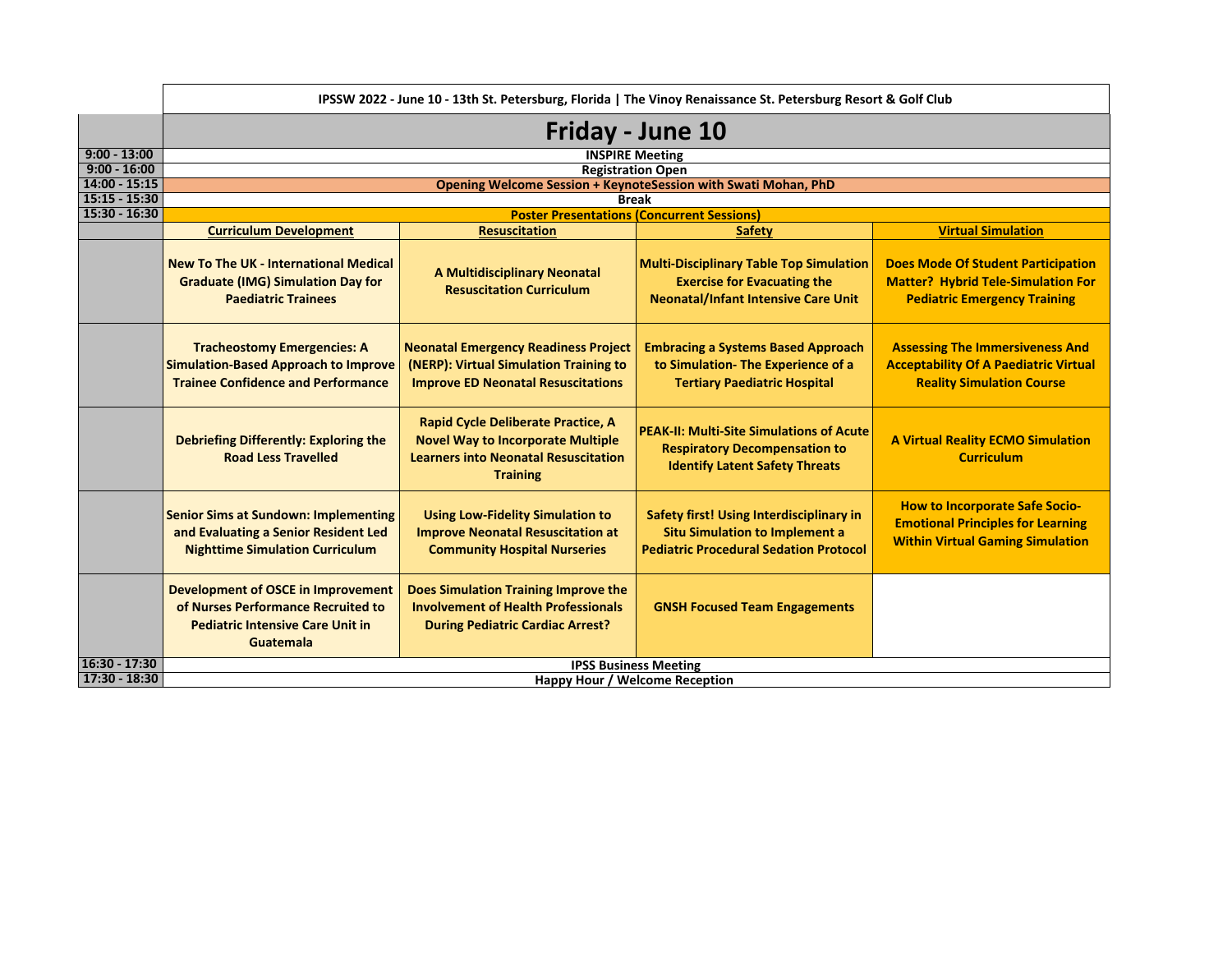|                | Saturday - June 11                                                                                                                                       |                                                                                                                                                  |                                                                                                                    |                                                                                                                               |
|----------------|----------------------------------------------------------------------------------------------------------------------------------------------------------|--------------------------------------------------------------------------------------------------------------------------------------------------|--------------------------------------------------------------------------------------------------------------------|-------------------------------------------------------------------------------------------------------------------------------|
| $7:00 - 18:00$ | Registration                                                                                                                                             |                                                                                                                                                  |                                                                                                                    |                                                                                                                               |
| $7:00 - 8:00$  |                                                                                                                                                          | <b>Committee Meetings / Light Breakfast Served</b>                                                                                               |                                                                                                                    |                                                                                                                               |
| $8:00 - 8:15$  |                                                                                                                                                          |                                                                                                                                                  | <b>IPSS Welcome</b>                                                                                                |                                                                                                                               |
| $8:15 - 9:15$  |                                                                                                                                                          |                                                                                                                                                  | Keynote Session with Sasha Muller-Botti, MD                                                                        |                                                                                                                               |
| $09:15 - 9:45$ |                                                                                                                                                          |                                                                                                                                                  | <b>Refreshment &amp; Connection Break</b>                                                                          |                                                                                                                               |
| $9:45 - 11:15$ |                                                                                                                                                          |                                                                                                                                                  | <b>IPSS EC and INSPIRE</b>                                                                                         |                                                                                                                               |
| $9:45 - 11:15$ |                                                                                                                                                          |                                                                                                                                                  | <b>Workshops (Concurrent Sessions)</b>                                                                             |                                                                                                                               |
|                | <b>Towards Equitable Care: Using</b><br><b>Simulation to Mitigate Bias</b>                                                                               | <b>Grant Writing Basics: How to Write a</b><br><b>Winning Research Proposal</b>                                                                  | <b>Using the Healthcare Simulation</b><br><b>Standards of Best PracticeTM: What's</b><br><b>Easy? What's Hard?</b> | <b>Simulation to Assess for Collective</b><br>Competence                                                                      |
| 11:30 - 13:30  |                                                                                                                                                          |                                                                                                                                                  | Lunch (On and Off Site)                                                                                            |                                                                                                                               |
| 13:30 - 14:45  | <b>Oral Presentations (Concurrent Sessions)</b>                                                                                                          |                                                                                                                                                  |                                                                                                                    |                                                                                                                               |
|                | <b>Curriculum Development</b>                                                                                                                            | <b>Communication</b>                                                                                                                             | <b>Neonatal</b>                                                                                                    | <b>Assessment and Feedback</b>                                                                                                |
|                | <b>Rapid Transformation from Face to</b><br><b>Face to Virtual Simulation During the</b><br><b>SARS-CoV2 Pandemic: Impact on</b><br><b>Simulation</b>    | <b>Promoting Cultural Sensitivity During</b><br><b>Simulations In Paediatric Emergency</b><br><b>Medicine</b>                                    | <b>Less Invasive Surfactant Administration</b><br><b>Simulation Workshop</b>                                       | <b>Validity Argument for the Cognitive</b><br><b>Load Assessment Scales in Simulation</b><br>(CLAS-Sim) Extraneous Load Scale |
|                | <b>Best Of Both Worlds: A Simulation-</b><br><b>Based Junior Trainee Mock Code</b><br><b>Curriculum With Complimentary E-</b><br><b>Learning Modules</b> | <b>Decreasing Caregiver Anxiety: Caregiver</b><br>Simulation Program For The Care Of<br><b>Infants With Complex Cardiac</b><br><b>Conditions</b> | <b>Efficacy of Virtual Simulation-Based</b><br><b>Neonatal Resuscitation Training in</b><br>Madagascar             | <b>Use of Distant SP For Formative</b><br><b>Assessment in Pediatrics</b>                                                     |
|                | #SimEscape2021-Incorporation of a<br><b>Complex Medical Case into a Simulated</b><br><b>Medical Escape Room</b>                                          | <b>After Action Review Debriefing For</b><br><b>Simulation: Applications To Pediatric</b><br><b>Emergency Medicine</b>                           | <b>Neonatal Simulation Program: A 5</b><br><b>Years Educational Journey</b>                                        | <b>Digital Navigator: The Use Of</b><br><b>Simulation To Live Test Mental Health</b><br><b>Apps For Teenagers</b>             |
|                | <b>Undercover Simulationist: Utilizing</b><br>Simulation as a Diagnostic Tool to<br><b>Identify and Implement Educational</b><br><b>Needs</b>            | <b>Benefit of Simulation-Based Training in</b><br><b>Communication with Parents Opposed</b><br>to Vaccinations                                   | <b>A Novel Method for Administering</b><br><b>Epinephrine During Neonatal</b><br><b>Resuscitation</b>              | <b>Video Laryngoscope Assisted Coaching</b><br><b>Skill Retention</b>                                                         |
| 15:00 - 15:30  | Bus Transportation to Johns Hopkins from the Vinoy                                                                                                       |                                                                                                                                                  |                                                                                                                    |                                                                                                                               |
| 15:30 - 15:45  | <b>Coffee Break</b>                                                                                                                                      |                                                                                                                                                  |                                                                                                                    |                                                                                                                               |
| 15:45 - 16:45  | Keynote Sessions with Suzie Kardong-Edren, PhD, RN, ANEF, CHSE, FSSH, FAAN                                                                               |                                                                                                                                                  |                                                                                                                    |                                                                                                                               |
| 17:00 - 18:30  | Sim Olympics / Exhibitor Experience / Site Tours / Networking                                                                                            |                                                                                                                                                  |                                                                                                                    |                                                                                                                               |
| 18:30 - 22:00  | <b>IPSSW Offsite Networking Party at Johns Hopkins</b>                                                                                                   |                                                                                                                                                  |                                                                                                                    |                                                                                                                               |
| 22:00          | <b>Bus Transportation to Vinoy from Johns Hopkins</b>                                                                                                    |                                                                                                                                                  |                                                                                                                    |                                                                                                                               |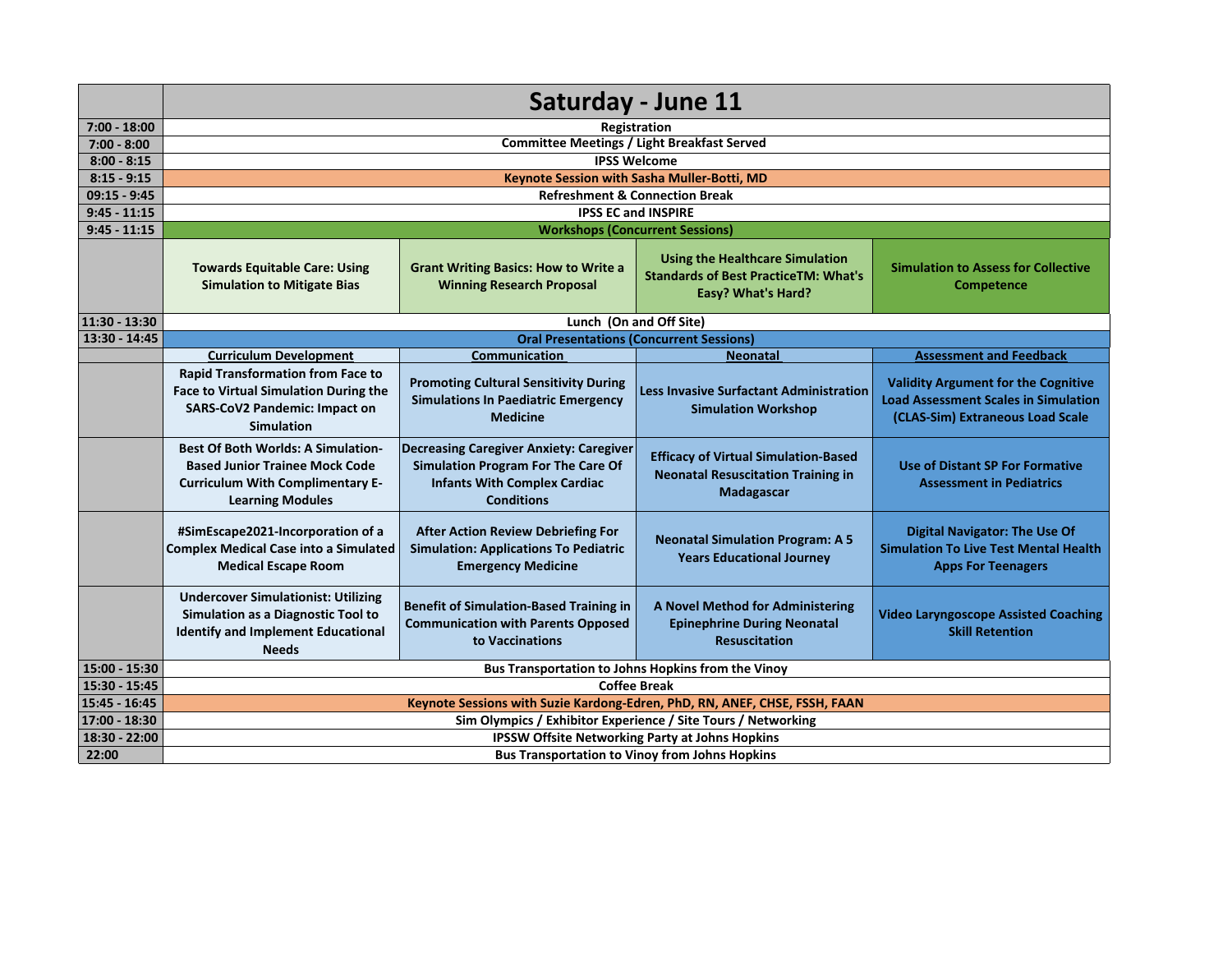|                 | Sunday - June 12                                                                                                               |                                                                                                                                                        |                                                                                                                                               |                                                                                                                                                   |  |
|-----------------|--------------------------------------------------------------------------------------------------------------------------------|--------------------------------------------------------------------------------------------------------------------------------------------------------|-----------------------------------------------------------------------------------------------------------------------------------------------|---------------------------------------------------------------------------------------------------------------------------------------------------|--|
| $7:00 - 9:00$   | <b>Exhibitor Set Up</b>                                                                                                        |                                                                                                                                                        |                                                                                                                                               |                                                                                                                                                   |  |
| $8:00 - 17:45$  |                                                                                                                                | Registration                                                                                                                                           |                                                                                                                                               |                                                                                                                                                   |  |
| $8:00 - 8:45$   |                                                                                                                                | <b>Committee Meetings / Light Breakfast Served</b>                                                                                                     |                                                                                                                                               |                                                                                                                                                   |  |
| $08:45 - 9:00$  |                                                                                                                                |                                                                                                                                                        | <b>Morning Announcements &amp; Affiliate Presentations</b>                                                                                    |                                                                                                                                                   |  |
| $09:00 - 10:00$ |                                                                                                                                | Keynote Session with Peter Dieckmann, PhD                                                                                                              |                                                                                                                                               |                                                                                                                                                   |  |
| $10:00 - 10:30$ |                                                                                                                                | <b>Exhibition, Refreshment &amp; Connection Break</b>                                                                                                  |                                                                                                                                               |                                                                                                                                                   |  |
| $10:30 - 12:00$ |                                                                                                                                | <b>Workshops</b>                                                                                                                                       |                                                                                                                                               |                                                                                                                                                   |  |
|                 | <b>Virtual Reality at Your Fingertips:</b>                                                                                     | Interprofessional Debrief on Racism,                                                                                                                   | <b>Using Actor-Network Theory to Adapt</b>                                                                                                    | <b>Need A Distraction? Enhancing Overall</b>                                                                                                      |  |
|                 | <b>Creating Your Own Immersive</b>                                                                                             | <b>Equity, and Microaggressions (I-DREAM)</b>                                                                                                          | <b>Simulation Curricula to Facilitate</b>                                                                                                     | <b>Fidelity By Adding Simulation</b>                                                                                                              |  |
|                 | <b>Experiences with 360-degree Video</b>                                                                                       | Workshop                                                                                                                                               | <b>Transfer of Learning</b>                                                                                                                   | <b>Distractors</b>                                                                                                                                |  |
|                 |                                                                                                                                |                                                                                                                                                        |                                                                                                                                               |                                                                                                                                                   |  |
| $12:00 - 13:15$ | Lunch & Exhibition                                                                                                             |                                                                                                                                                        |                                                                                                                                               |                                                                                                                                                   |  |
| 13:15 - 14:30   |                                                                                                                                | <b>Oral Presentations</b>                                                                                                                              |                                                                                                                                               |                                                                                                                                                   |  |
|                 | <b>Difficult Conversations</b>                                                                                                 | <b>Resuscitation</b>                                                                                                                                   | Safety                                                                                                                                        | VR/XR/AR                                                                                                                                          |  |
|                 | <b>What the Research Reveals: Enhancing</b><br><b>Psychosocial Care Through</b><br><b>Bereavement Simulation Training</b>      | <b>Randomized Trial of Educational</b><br><b>Strategies to Improve Quality of</b><br><b>Pediatric Resident Positive Pressure</b><br><b>Ventilation</b> | <b>Application of the Hazard Assessment</b><br>and Remediation Tool for Safety Threat<br><b>Identification and Mitigation</b>                 | <b>Adapting Open-Access Virtual</b><br><b>Simulation For Interprofessional</b><br><b>Pediatric Emergency Education In</b><br><b>Community Eds</b> |  |
|                 | <b>Improving Patient Family Experience:</b><br><b>Using Simulation to Develop</b><br><b>Compassionate Communication Skills</b> | <b>Rapid Cycle Deliberate Practice-</b><br><b>Implementation Of Team-Training For</b><br><b>PALS</b>                                                   | <b>Identifying Latent Threats And System</b><br><b>Changes In PICU During In-Situ</b><br><b>Simulation In A Low Resource Country</b>          | Integrating 360° Video in Virtual Gaming<br><b>Simulations - New Insights</b>                                                                     |  |
|                 | <b>Benefit Of Simulation-Based Training</b><br>For Adverse Event Disclosure In<br><b>Pediatric Simulation</b>                  | "Put me in coach": Answering the Call<br>for Quality CPR Coaches                                                                                       | <b>Financial Impact of Simulation-Based</b><br><b>Clinical Systems Testing on a Pediatric</b><br><b>Trauma Center</b>                         | <b>Virtual Reality vs Face-to-Face</b><br><b>Simulation in NICU: An Acceptability</b><br><b>Study In The Context Of COVID-19</b>                  |  |
|                 | SBT In Disclosure Of Bad News Via Video<br><b>Calls To A Mother In Maternity Ward</b><br><b>During Confinement</b>             | <b>Comparison Of Real-Time Feedback To</b><br><b>Non-Use Of A Cognitive Aid Regarding</b><br>The Quality Of Simulated Infant CPR                       | <b>Utilization Of Simulation-Based Clinical</b><br><b>System Test To Prepare For</b><br><b>Implementation Of An ECMO Transport</b><br>Program | Is Instructorless Mastery-Based Training<br><b>Possible In Pediatric Ultrasound-Guided</b><br>Interventions?                                      |  |
|                 |                                                                                                                                |                                                                                                                                                        | <b>Saving Newborns from Extravasation</b><br>Injuries in a Low Resource Country<br><b>Through Simulation</b>                                  |                                                                                                                                                   |  |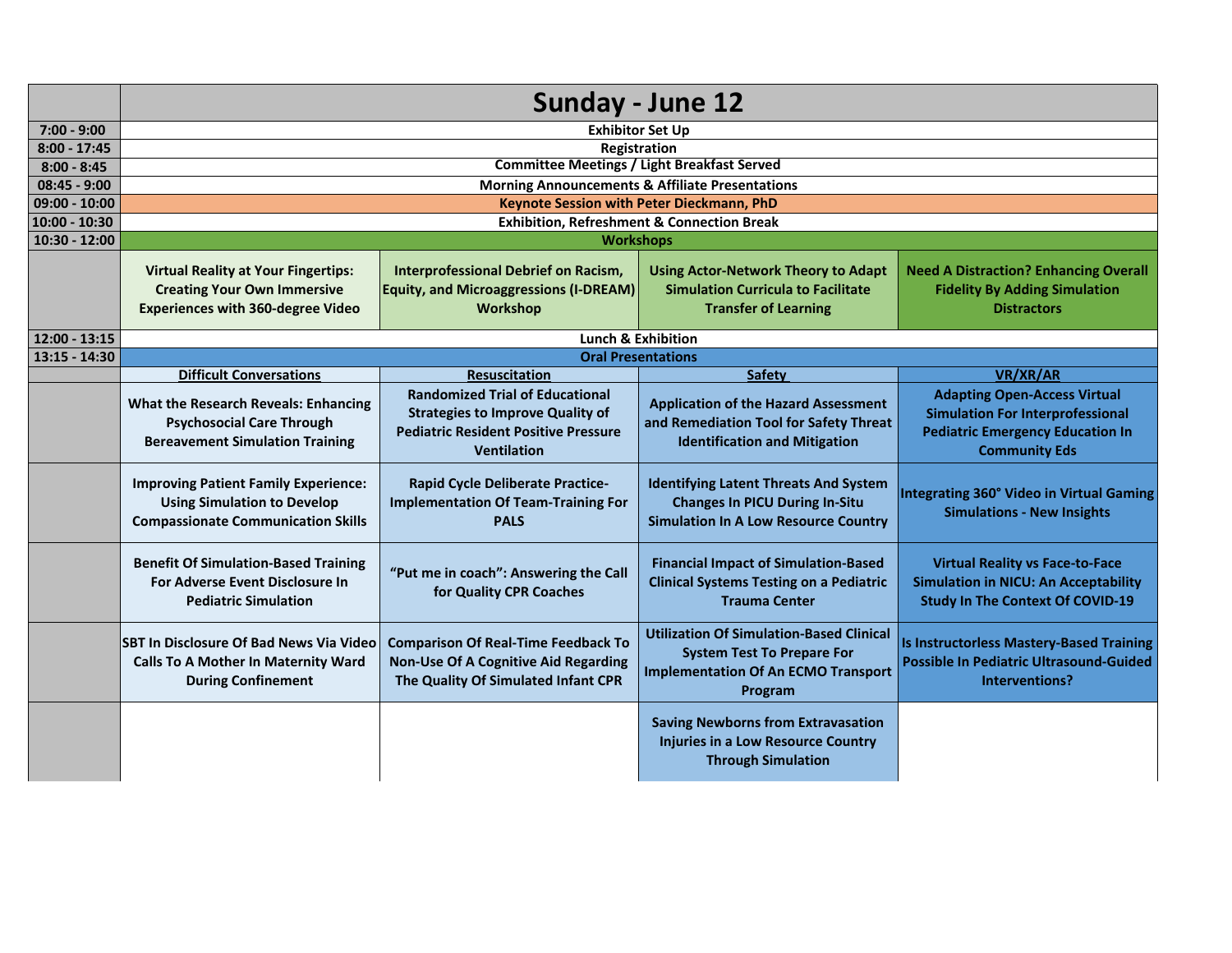|                 | <b>Sunday Continued - June 12</b>                                                                                                           |                                                                                                                                                  |                                                                                                                                                                |                                                                                                                                                         |
|-----------------|---------------------------------------------------------------------------------------------------------------------------------------------|--------------------------------------------------------------------------------------------------------------------------------------------------|----------------------------------------------------------------------------------------------------------------------------------------------------------------|---------------------------------------------------------------------------------------------------------------------------------------------------------|
| 14:45 - 15:45   |                                                                                                                                             |                                                                                                                                                  | <b>Poster Presentations</b>                                                                                                                                    |                                                                                                                                                         |
|                 | <b>Communication</b>                                                                                                                        | <b>Innovation</b>                                                                                                                                | <b>Neonatal</b>                                                                                                                                                | <b>Curriculum Development</b>                                                                                                                           |
|                 | <b>Inter-Professional Palliative Care</b><br><b>Simulation</b>                                                                              | <b>Creating A High-Fidelity Interactive</b><br><b>Simulation</b>                                                                                 | <b>COVID-19 Disaster Preparedness</b><br>Continuous Renal Replacement Therapy Training For Neonatal Care In A Regional<br><b>Centre: A Tabletop Simulation</b> | <b>Efficacy of a Trainee Led Pediatric</b><br><b>Critical Care Procedural Curriculum</b>                                                                |
|                 | <b>Using A Novel Prenatal Counseling</b><br><b>Simulator VANESSA As An Educational</b><br><b>Tool</b>                                       | <b>Using Simulation to Develop a Custom</b><br><b>CPR Backboard to Meet Special Needs</b><br>of Pediatric Patients                               | <b>Skills Retention Following Participation</b><br>in a Nursing Specific Simulation-Based<br><b>Neonatal Refresher Course</b>                                  | Design and Implementation of a<br><b>Mastery Learning Curriculum for</b><br><b>Neonatal Intubation Using Deliberate</b><br><b>Practice</b>              |
|                 | <b>Developing Psychosocial Simulations: A</b><br><b>Suicide Risk Assessment and</b><br><b>Management Course for Social Workers</b>          | <b>Pediatric Chest Compression</b><br><b>Performance Changes via Novel</b><br><b>Augmented-Reality Cardiopulmonary</b><br><b>Feedback System</b> | <b>Impact Of A Quick Multidisciplinary</b><br><b>Simulation-Based Training On The</b><br><b>Intraosseous Access: A Multicentric</b><br><b>Study</b>            | <b>Virtual Course Pediatrics Emergencies</b><br><b>Based on Simulation in Argentinian</b><br><b>Pediatric Society. Students' Perception</b>             |
|                 | <b>Speaking Up: A Pilot Project Using</b><br><b>Simulation Based Education Supporting</b><br><b>Communication Skills For Patient Safety</b> | <b>Point-Of-Care Ultrasound In The NICU:</b><br><b>Using Low-Cost Phantom Models To</b><br><b>Teach Umbilical Catheter Position</b>              | <b>Neonatal Provider Competency Skills</b><br>Fair                                                                                                             | <b>Real and Imagined Barriers Engaging</b><br><b>Pediatric Live Actors in Medical</b><br><b>Education Simulations</b>                                   |
|                 | <b>Incident Command System Approach to</b><br><b>Develop Pediatric Intensive Care Patient</b><br><b>Handover Process</b>                    |                                                                                                                                                  | <b>Development of an Algorithm for</b><br><b>Delivery Room Ultrasound Diagnosis of</b><br><b>Congenital Diaphragmatic Hernia in</b><br><b>Twins</b>            | <b>Establishing Criteria for the Use of</b><br><b>Pictograms in Distance Simulation</b><br><b>Reporting Using International Sim</b><br><b>Expertise</b> |
| $15:45 - 16:15$ | <b>Exhibition, Refreshment &amp; Connection Break</b>                                                                                       |                                                                                                                                                  |                                                                                                                                                                |                                                                                                                                                         |
| $16:15 - 17:45$ | <b>Workshops</b>                                                                                                                            |                                                                                                                                                  |                                                                                                                                                                |                                                                                                                                                         |
|                 | <b>Virtual Reality at Your Fingertips:</b><br><b>Creating Your Own Immersive</b><br><b>Experiences with 360-degree Video</b>                | Interprofessional Debrief on Racism,<br><b>Equity, and Microaggressions (I-DREAM)</b><br>Workshop                                                | An Innovative Video Based Motivational<br><b>Interviewing Simulation to Address</b><br><b>Provider Success with Vaccine Hesitancy</b>                          | <b>How To Brief Simulation Actors To</b><br><b>Optimise Your Training Goals - From An</b><br><b>Actor's Perspective</b>                                 |